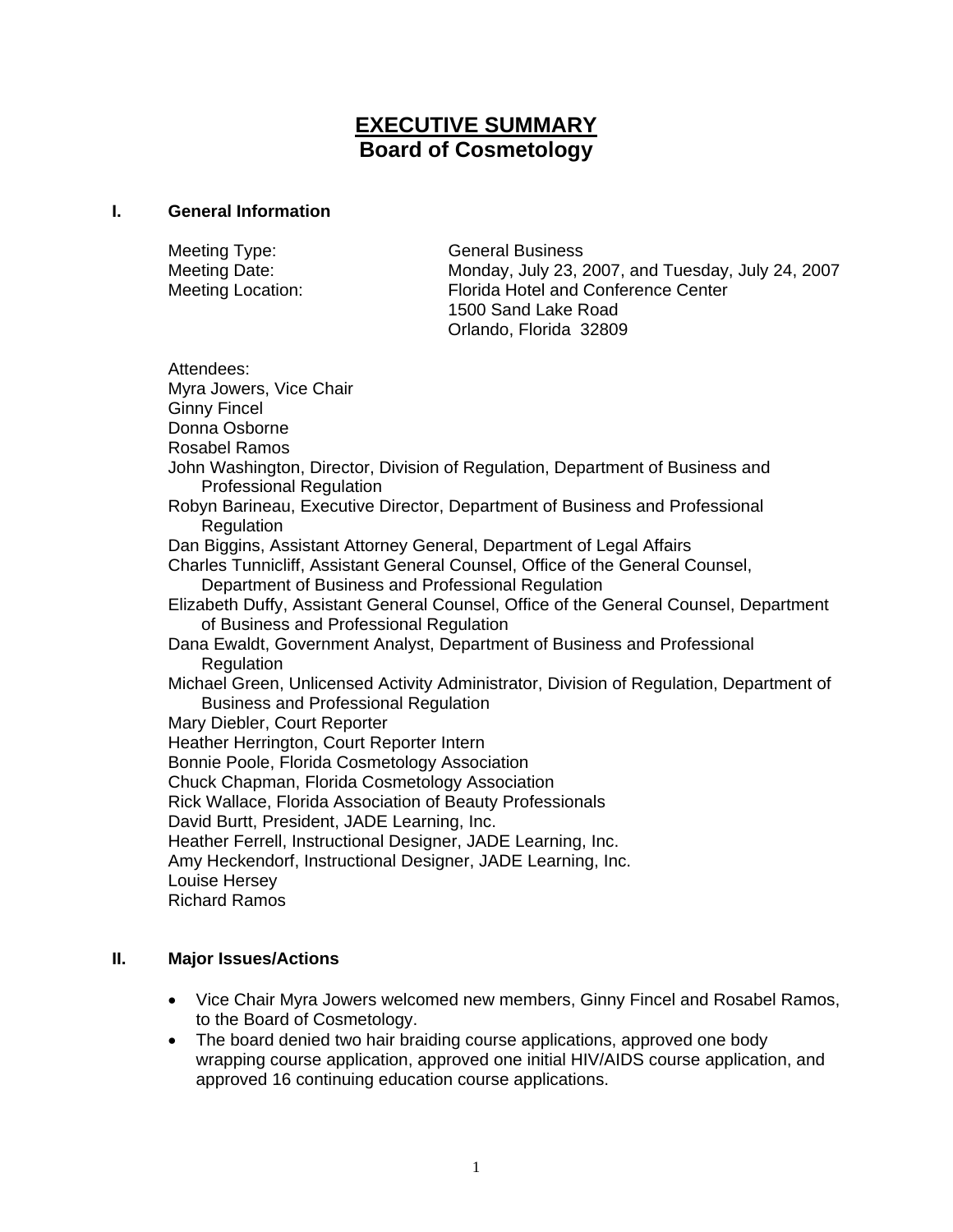- Mr. John Washington, Director, Division of Regulation, addressed the board regarding the proposed biennial salon inspection program. He informed the board that allowing inspectors to conduct inspections of all salons at least once every two years will increase effectiveness of the inspection program. He added that one-half of the salons will be inspected one year and the other half will be inspected the following year. The Division of Regulation will follow up with all salons not in compliance generally within four months after an inspection. New salons will be inspected within 60 days after a salon license has been issued. Director Washington indicated that the newly reformatted program will allow inspectors to dedicate more time to all inspections and give them an opportunity to inform the salon owners and employees of new law or rule changes. More sweeps and stings will be conducted. A listing of delinquent and suspended salons will be followed up on after renewal periods. Inspectors will partner with local law enforcement to work toward compliance in all salons. Productivity will be recorded and quarterly reviews will be conducted. He thanked the board for their willingness to move in this direction. Mr. Dan Biggins, Assistant Attorney General, reported that if the rule amendment allowing for biennial inspections rather than the current annual inspections continues to progress without objection, it should become effective within approximately 60 days.
- Mr. Michael Green, Unlicensed Activity Administrator, gave an overview of the department's unlicensed activity program. He mentioned that each department regional investigative office will conduct at least two sweeps per month in suspected unlicensed activity areas. He indicated that a public service announcement will be created and aired relating to the combating of unlicensed activity and the sanitation requirements in the barbering and cosmetology professions. Mr. Green asked the board for their top three consumer protection concerns and the board offered the following response: (1) sanitation requirements with special attention to foot baths; (2) prohibited use of methyl methacrylate (MMA); and (3) unlicensed activity. Mr. Green will provide the board with additional information related to the unlicensed activity program and related efforts at a later meeting.
- Ms. Donna Osborne, Chair of the Legislation Committee, reported that she understands that the cosmetology bill proposed during the 2007 Legislative Session will again be presented during the 2008 Legislative Session. She mentioned that the proposed Hair Technician license was most objectionable in the 2007 legislation.
- Ms. Robyn Barineau, Executive Director, informed the board of an ongoing project relating to information cosmetology schools are able to obtain through the department's website. She added that in the very near future, cosmetology schools will be sent a letter providing them with a pin number for them to download a listing from the department's website of all students who have applied to take the cosmetology examination from their schools. Ms. Barineau will provide more information relating to this initiative at the next meeting.
- Ms. Barineau will make some minor formatting changes to the proposed consumerprotection flyer and have graphics added to the flyer. The flyer includes information relating to sanitation tips for licensees and their customers, information relating to the proposed rule for sanitizing and sterilizing foot baths, and information encouraging individuals to file unlicensed activity complaints. The board would like to require salons to post this flyer. The board also suggested that inspectors distribute the flyer to salons for posting and a downloadable, PDF version be available on the board's website. Mr. Dan Biggins, Assistant Attorney General, will draft rule language to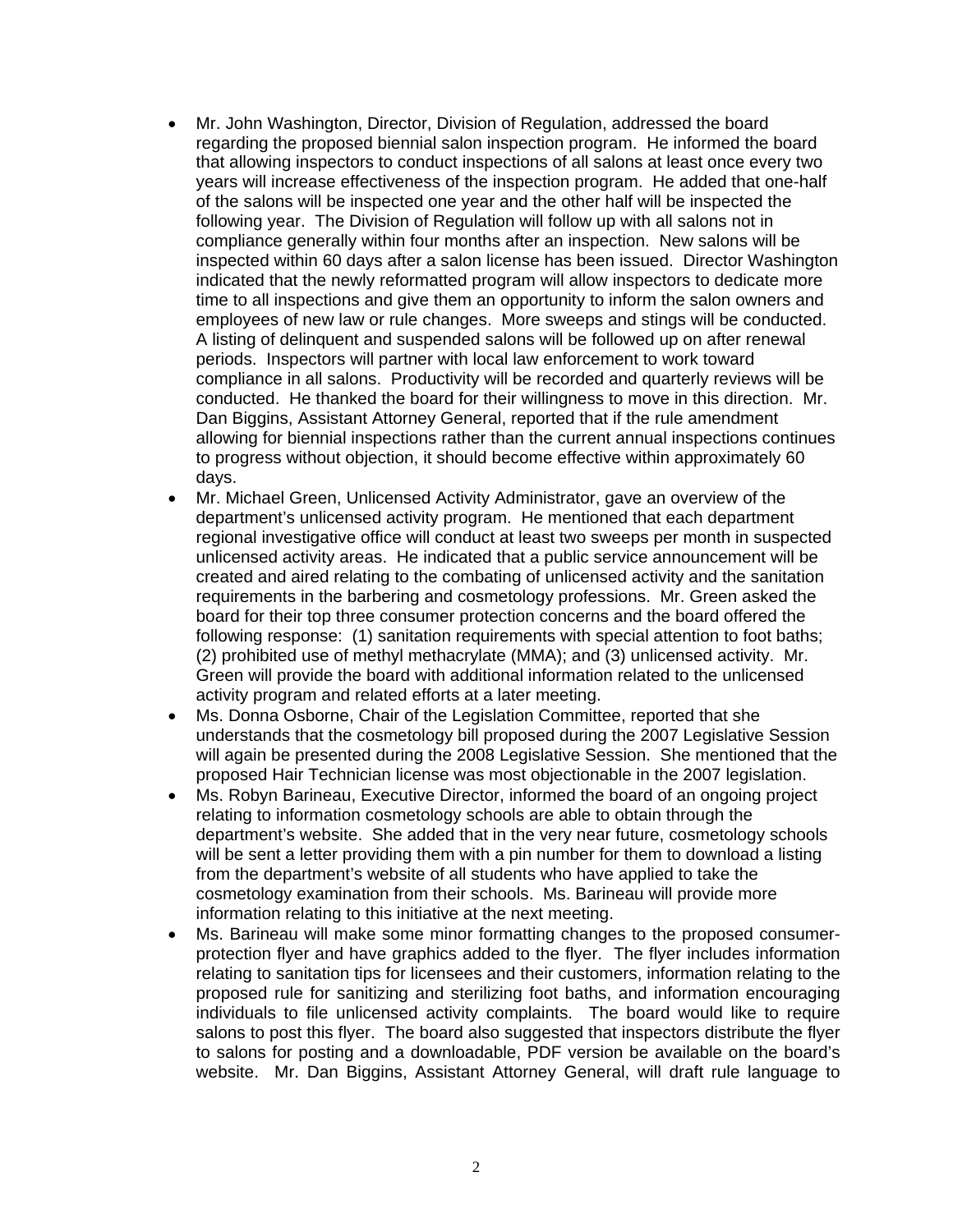require salons to post the flyer with their most current inspection sheets. The board will further discuss the proposed flyer at the next board meeting.

- Ms. Barineau reported that as of March 31, 2007, the combined balance in the board's operating and unlicensed activity accounts was approximately \$15,000.
- Ms. Barineau mentioned the department's efforts to bring hair braiding, hair wrapping and body wrapping registrants whose registrations will expire on October 31, 2007, into compliance with the 100% Continuing Education Initiative. She will keep the board posted with the progress of the project.
- Ms. Barineau consulted with the department's Bureau of Education and Testing to determine if a score report could be two pages long so that examination strengths and weaknesses could be reported to passing candidates on a separate page and could be detached by the candidate. She provided the board with a copy of a similar passing report which the testing vendor, Promissor, provides for the Ohio State Board of Cosmetology. Ms. Barineau indicated that the report will not be as detailed as the Ohio report but will show strength and weakness areas. The board approved the report format and asked that Ms. Barineau advise the Bureau of Education and Testing to have Promissor begin providing the passing candidates with strength and weakness reports on a detachable second page.
- Vice Chair Jowers and Ms. Osborne will attend the National Interstate Council of State Boards of Cosmetology annual conference in Rapid City, South Dakota, from August 25-27, 2007, and provide the board with a report on the conference at the next board meeting.
- The board discussed an email included in the agenda from Mr. Frank Grunewald regarding Light Emitting Devices (LEDs) being used in tanning salons. The board asked Mr. Biggins to respond to Mr. Grunewald's email indicating that a license is required to operate an LED machine.
- The board discussed an email included in the agenda from Mr. Ian Bary Seitman regarding cold lasers for use by cosmetology licensees. The board asked Mr. Biggins to respond to Mr. Seitman's email suggesting that he request a declaratory statement to address his questions.
- Mr. Rick Wallace, co-Executive Director of the Florida Association of Beauty Professionals (FAB), introduced himself and thanked the board for the opportunity to make an appearance at the board meeting. He added that FAB continues to grow with a current membership of over 1,200. He added that FAB will be partnering with the board, the department and the cosmetology industry on future legislative initiatives including workshops to develop legislation.
- Ms. Bonnie Poole, Florida Cosmetology Association (FCA) , thanked the board for the opportunity to speak and indicated that the FCA is the only working cosmetology association in the State of Florida having been in existence for over 68 years.
- After presenting 41 disciplinary cases for the board's consideration, Ms. Elizabeth Duffy, Assistant General Counsel, provided her Prosecuting Attorney's Report and reported that as of July 19, 2007, there are 198 cosmetology cases in the legal section.
- The board agreed to the following meeting dates and locations: -January 28 and 29, 2008 – Orlando or Tampa -April 27 and 28, 2008 – Orlando or Tampa
- The board elected Ms. Myra Jowers as Chair of the Board of Cosmetology and Ms. Donna Osborne as Vice Chair of the Board of Cosmetology.